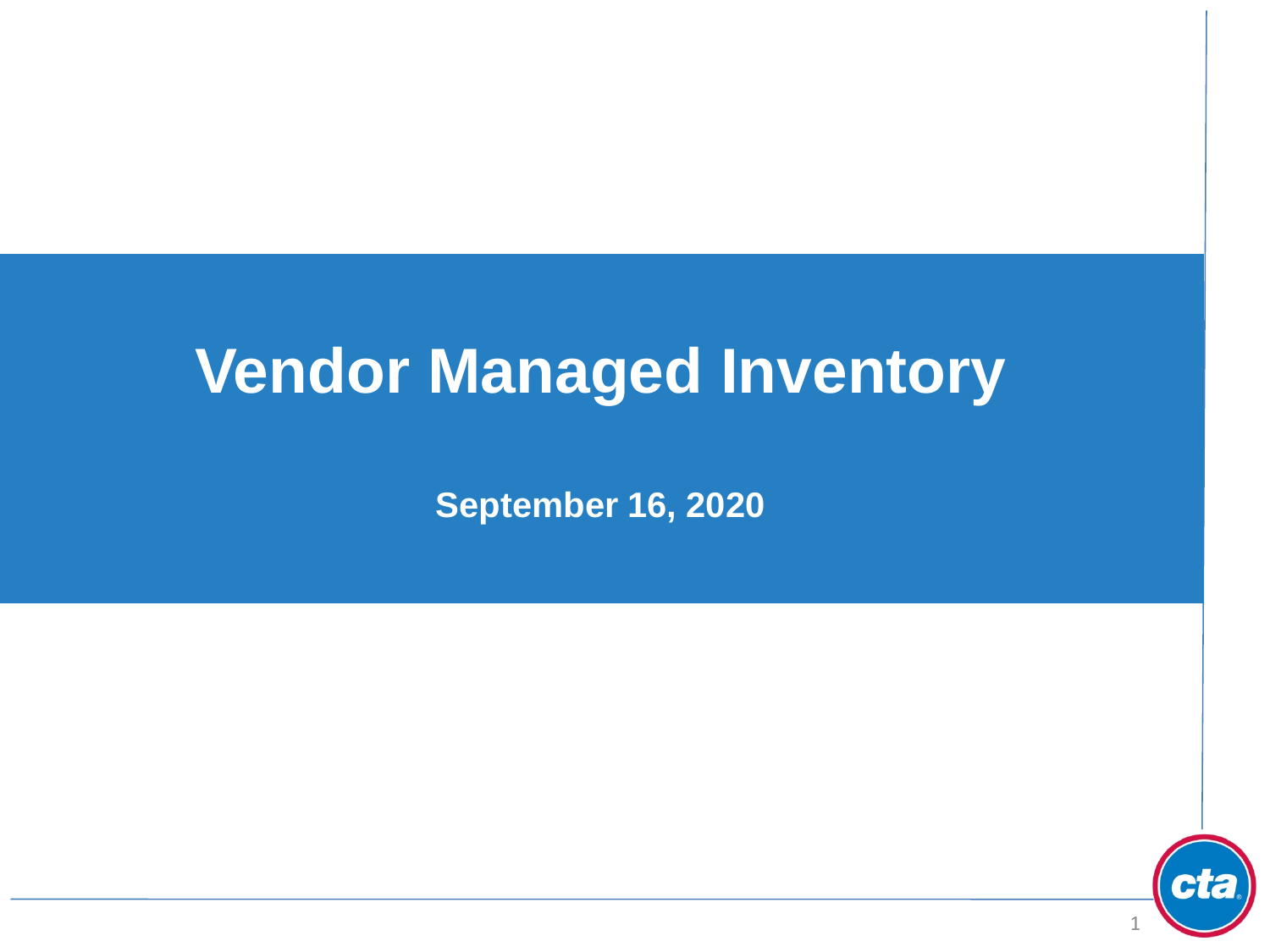## CTA'S SUPPLY CHAIN

- **The CTA has one Central Warehouse Distribution facility, located at 901 West Division, which is 330,000 sq. feet**
- **3 Satellite Warehouses**
- **2 Storerooms (Bus and Rail Heavy Maintenance)**
- **7 Bus Garage Stockrooms**
- **8 Rail Terminal Stockrooms**
- **Total Number of Supply Chain Employees: 135**
- **In 2012, an assessment of the CTA's warehousing system was performed and it was determined that the CTA held an excessive amount of inventory in stock**

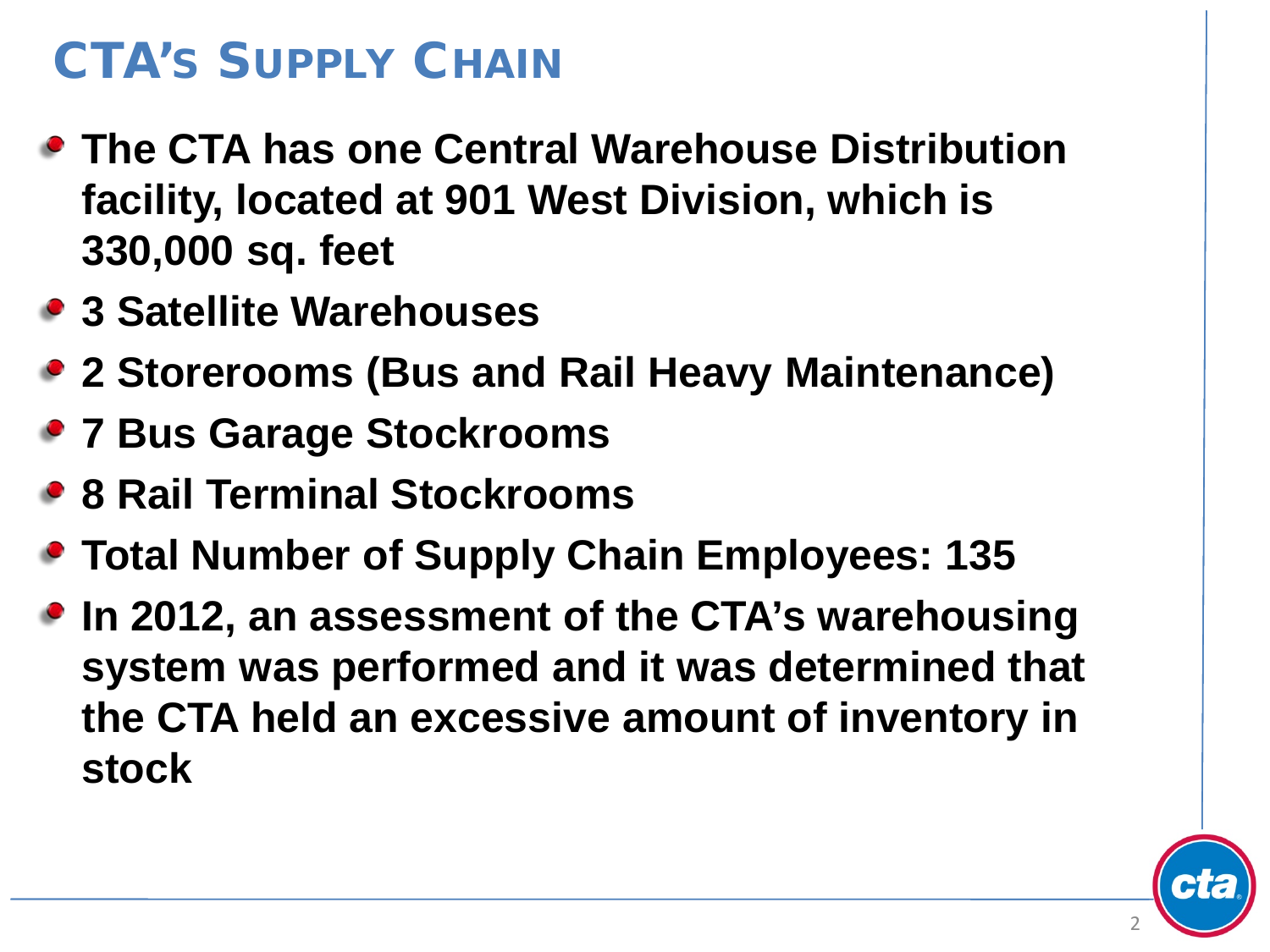# VENDOR MANAGED INVENTORY AGREEMENT

- **A determination was made to enter into a Third Party Vendor Managed Inventory (VMI) agreement in order to modernize supply chain operations in the following ways:**
	- Right size CTA's inventory
	- Improve the availability of materials for bus, rail and facility maintenance.
	- Upgrade warehousing technology with scan guns and electronic bar-coding
	- Reduce obsolete inventory and prevent the build-up of obsolete inventory going forward
	- Facilitate the resale of unused material
	- Increase DBE participation
- **Original contract with NAPA entered into in November 2012 as piggyback off of City contract**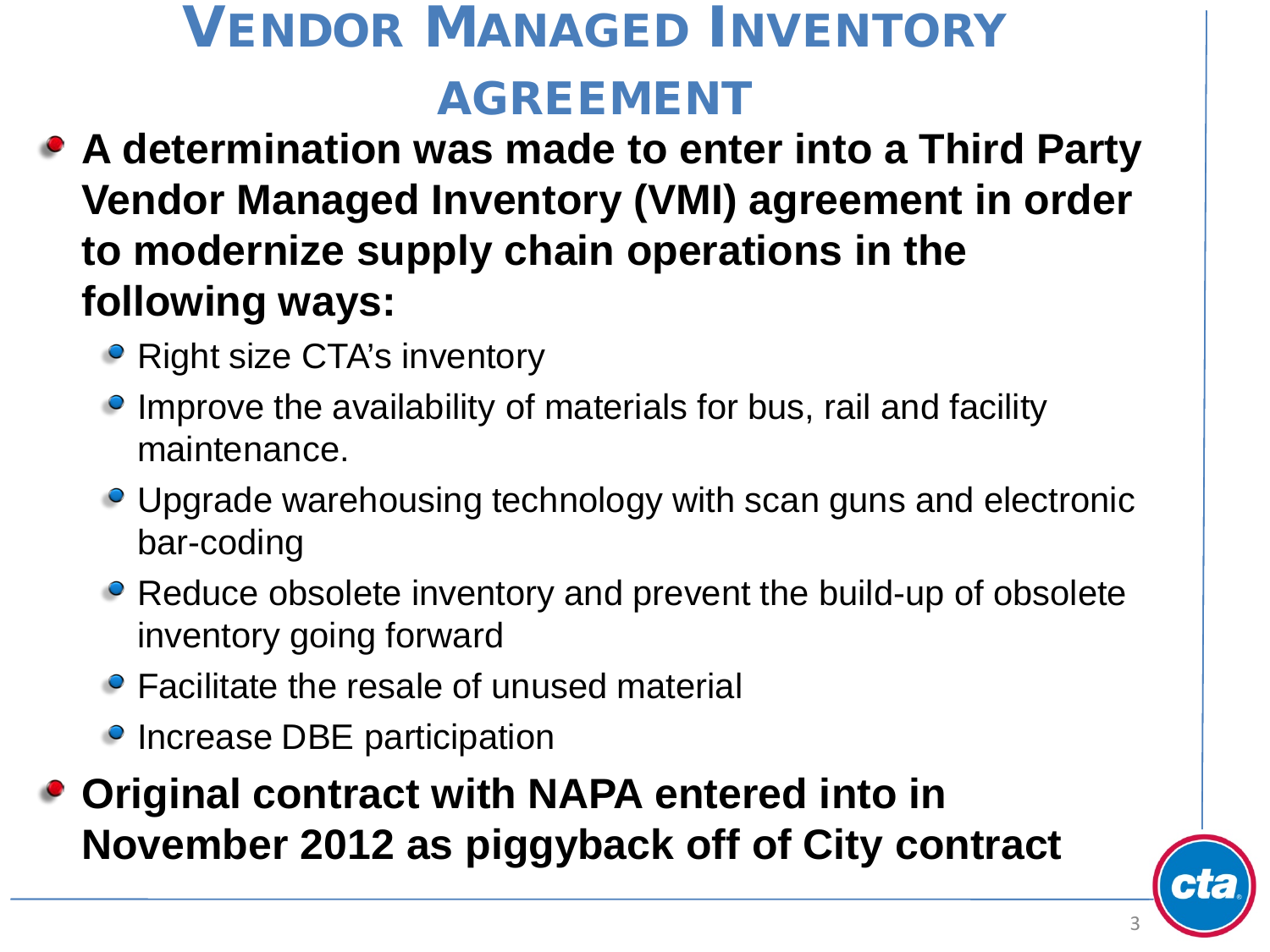## ACHIEVEMENTS OF THE CONTRACT: MODERNIZATION OF CTA SUPPLY CHAIN

- **Reduction of CTA owned inventory: from over \$100MM in 2012 to \$44.6MM in 2020**
- **Digitize warehouse operations – bar coding and scan gun technology (replaced carbon paper with scan guns)**
- **Higher core credit recoveries** 
	- \$450K in 2016
	- \$610K in 2017
	- \$761K in 2018
	- \$1.3MM in 2019
	- \$445K through June 2020

### **Access to NAPA's re-sale network for "obsolete inventory"**

• \$894K recovered to date

### **Keep/Fill Process for Bulk Tank Monitoring**

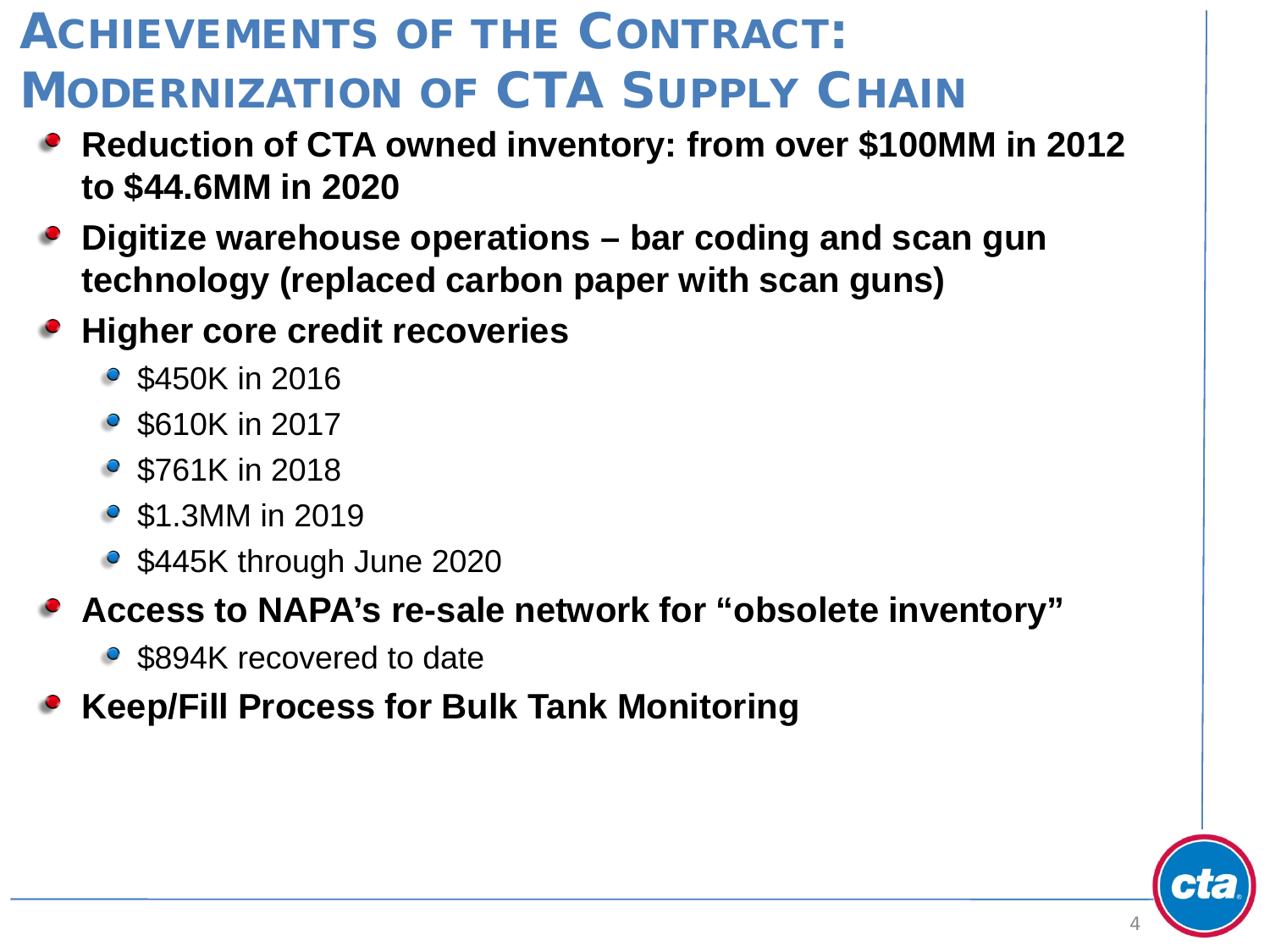## ACHIEVEMENTS OF THE CONTRACT: **MODERNIZATION OF CTA SUPPLY CHAIN**

### **Better pricing of items**

- "Real-time" pricing to achieve lowest price at any given time
- Access to more suppliers
- Less reliance on OEM's, use alternate parts

### **Better material management (reduce rolling stock "held for materials")**

- 2013 daily average rolling stock held for materials: 24 buses and 9 railcars
- 2020 1st quarter daily average rolling stock held for materials: 6.6 buses and 7.5 railcars

### **Higher DBE utilization**

- 12% in 2012 and 29.50% in 2020
- NAPA and CTA Diversity Team:
	- Total DBE spend on Contract through July 2020: \$114MM
	- Represents 28.74% of overall contract value
	- Worked with Diversity Team to hold 5 outreach events and participated in many others
	- Reengaged underutilized DBE Vendors (See Exhibit 1)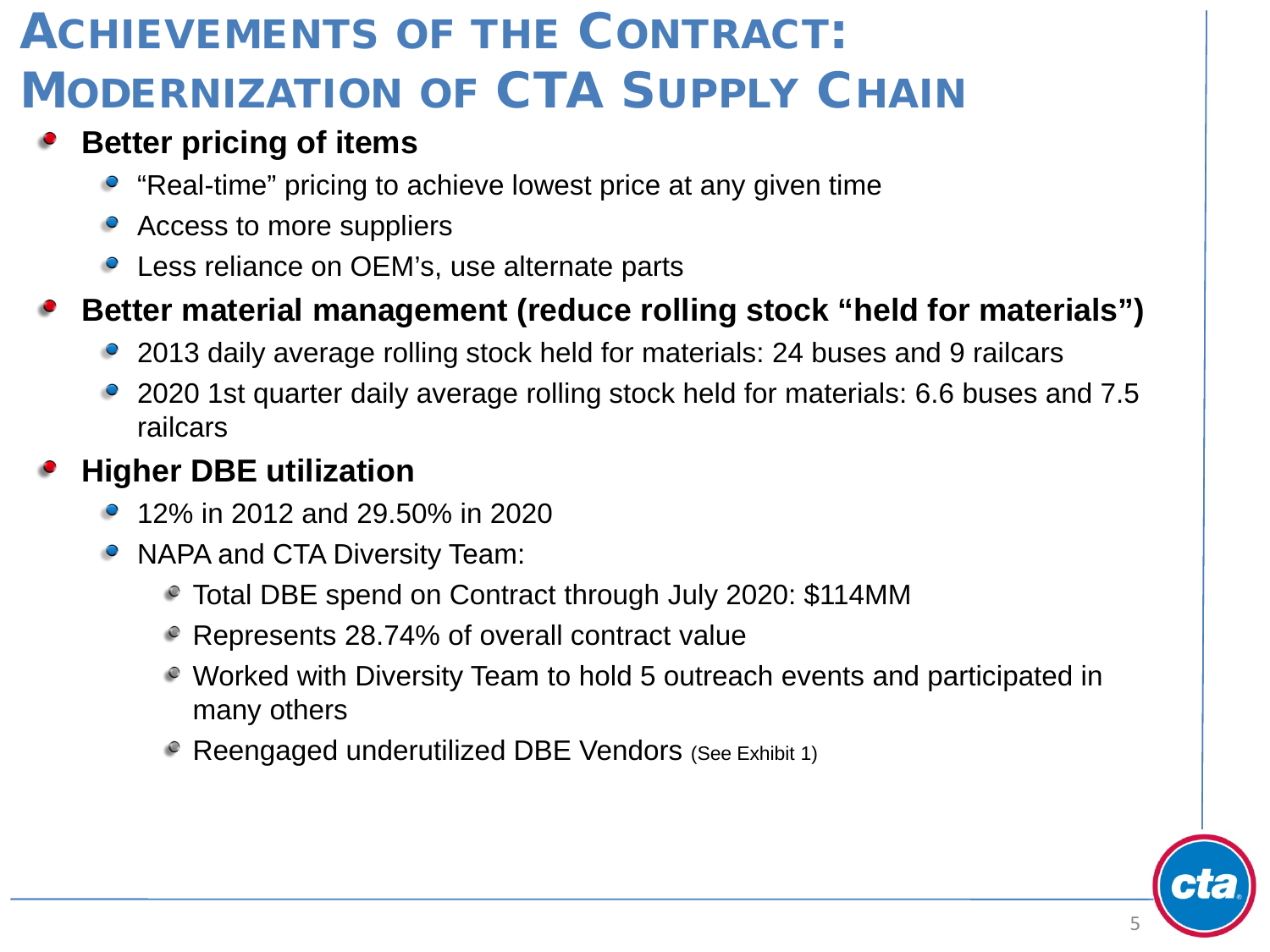## CTA'S PARTS COST CHANGES HAVE BEEN WELL BELOW INDUSTRY BENCHMARKS



CTA Cost changes under NAPA contract vs. inflation indices

- Rail Rolling Stock Mfg Producer Price Index (PPI) Street, subway, trolley, and rapid transit cars, and railway maintenance equipment and parts
- Transportation Equipment Mfg PPI includes equipment for moving people and goods

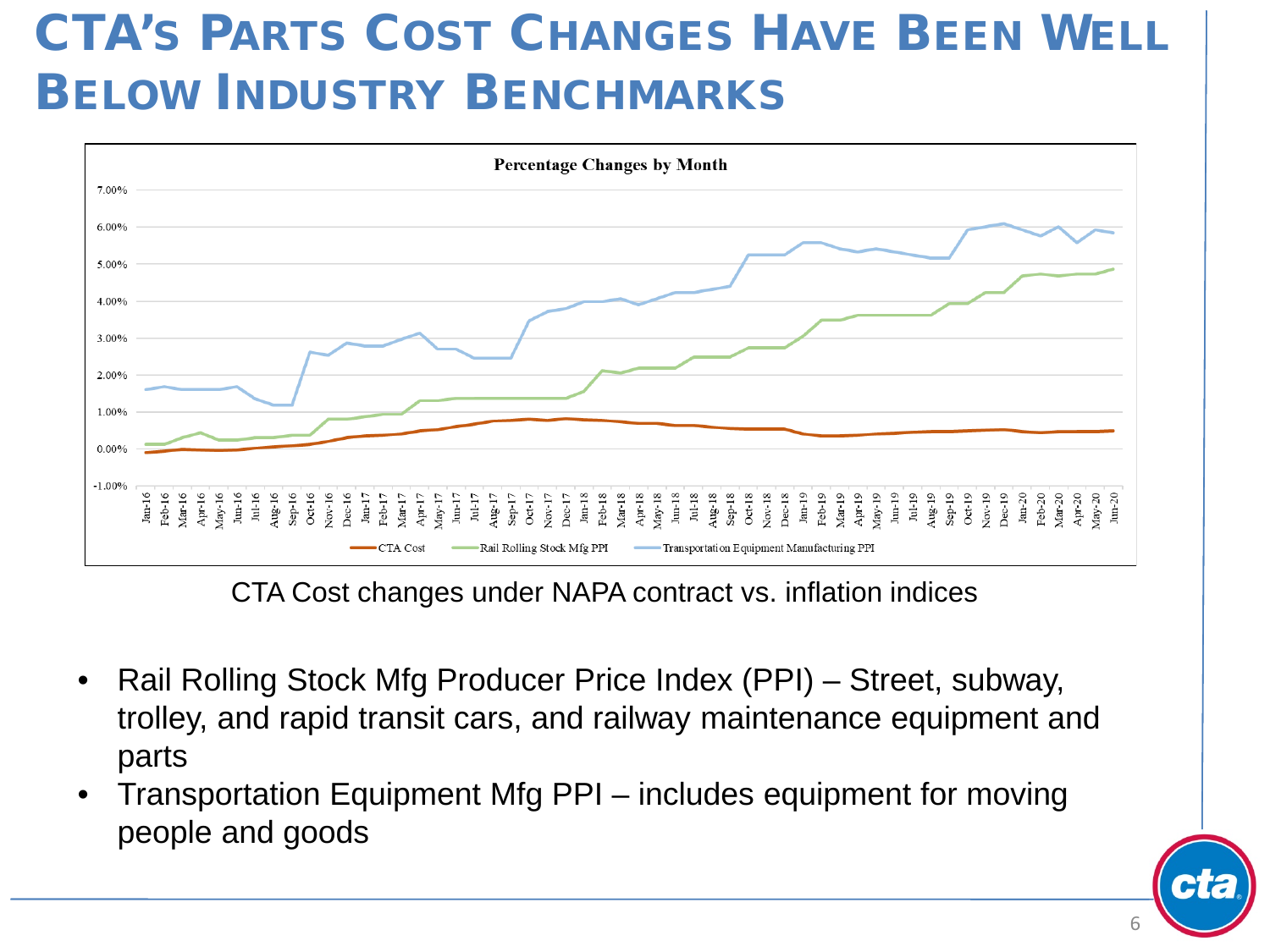## NEW VMI RFP/CONTRACT

- **Before issuing a new RFP, KPMG assessed CTA's current Vendor Managed Inventory (VMI) program – rating it as highly developed compared to CTA's peers**
- **CTA issued an RFP for a new Third Party VMI contract, resulting in Genuine Parts Co. dba NAPA being recommended for award of the new contract**
- **VMI contract term will be for a period of five (5) years with one unfunded five-year extension option**

### **Base contract amount \$400MM**

- Operating Expenses: Reduced from approx. \$10.4MM on previous contract to approx. \$9.1MM over life of the new contract
- Markup: remains the same as previous contract: 7% on stocked parts and 5% on fluids and non-stocked parts– very competitive to industry average of 10%.
- **NAPA is increasing their staffing while reducing their operating expenses by over \$1MM during the life of the contract.**
- **The DBE goal is 30% for the life of the contract**